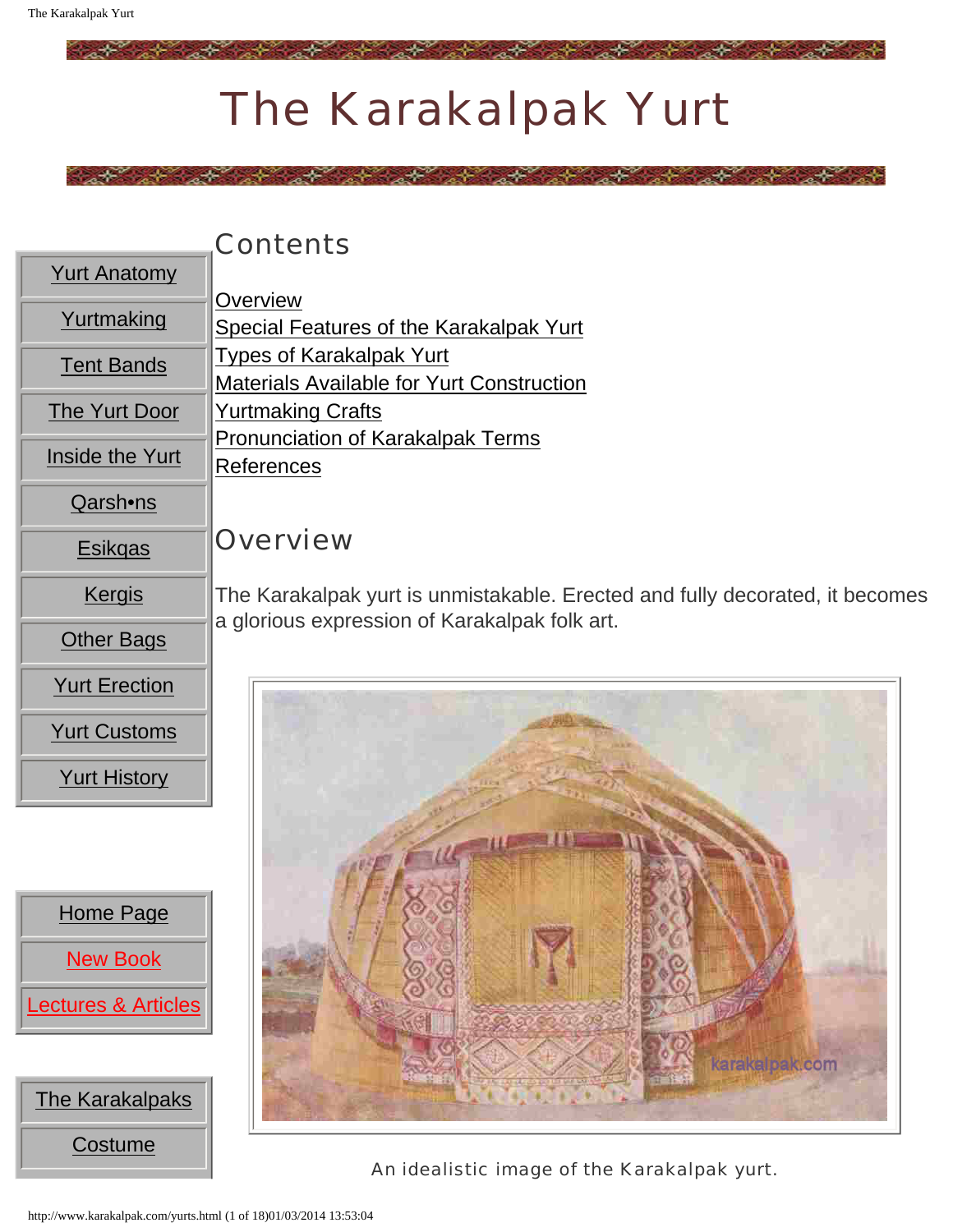The Karakalpak Yurt

| Yurts             |  |  |
|-------------------|--|--|
| <b>History</b>    |  |  |
| Karakalpakstan    |  |  |
| <b>Tour Guide</b> |  |  |

**[Glossary](http://www.karakalpak.com/glossary.html)** 

[External Links](http://www.karakalpak.com/external.html)

[About Us](http://www.karakalpak.com/aboutus.html)

[Contact Us](http://www.karakalpak.com/contactus.html)

#### Courtesy of the Khorezm Archaeological and Ethnographic Expedition, Moscow.

The Karakalpaks inherited the yurt from their Turkic ancestors – the essential characteristics of the collapsible trellis-walled felt yurt had already been fully developed before the Karakalpak confederation of tribes emerged in the 15th or 16th centuries somewhere in the vicinity of the lower Syr Darya.

The yurt has remained the predominant dwelling for the Karakalpak family up until the early part of the Soviet era. A multitude of different crafts and skills were required to make its various component parts. Not surprisingly it has become the centre piece of a whole branch of Karakalpak culture and folk lore.

The yurt has many qualities: portable yet robust; quick to erect and dismantle yet stable and secure; warm in the bitter winters yet cool in the baking summers; affordable for a livestock-breeder yet capable of being used by a Khan. Of course the design of the Turkic yurt has evolved through a process akin to natural selection over almost one and a half thousand years. Each tribal confederation developed its own style of yurt with its own unique features, so although Karakalpaks lived besides Uzbeks, Qazaqs, and Turkmen in the Aral Delta, their individual yurts were immediately discernable.



A Karakalpak yurt with a *shiy* screen and outer door. Photographed at some time prior to 1960. From Vasilyeva and Makhova, 1960.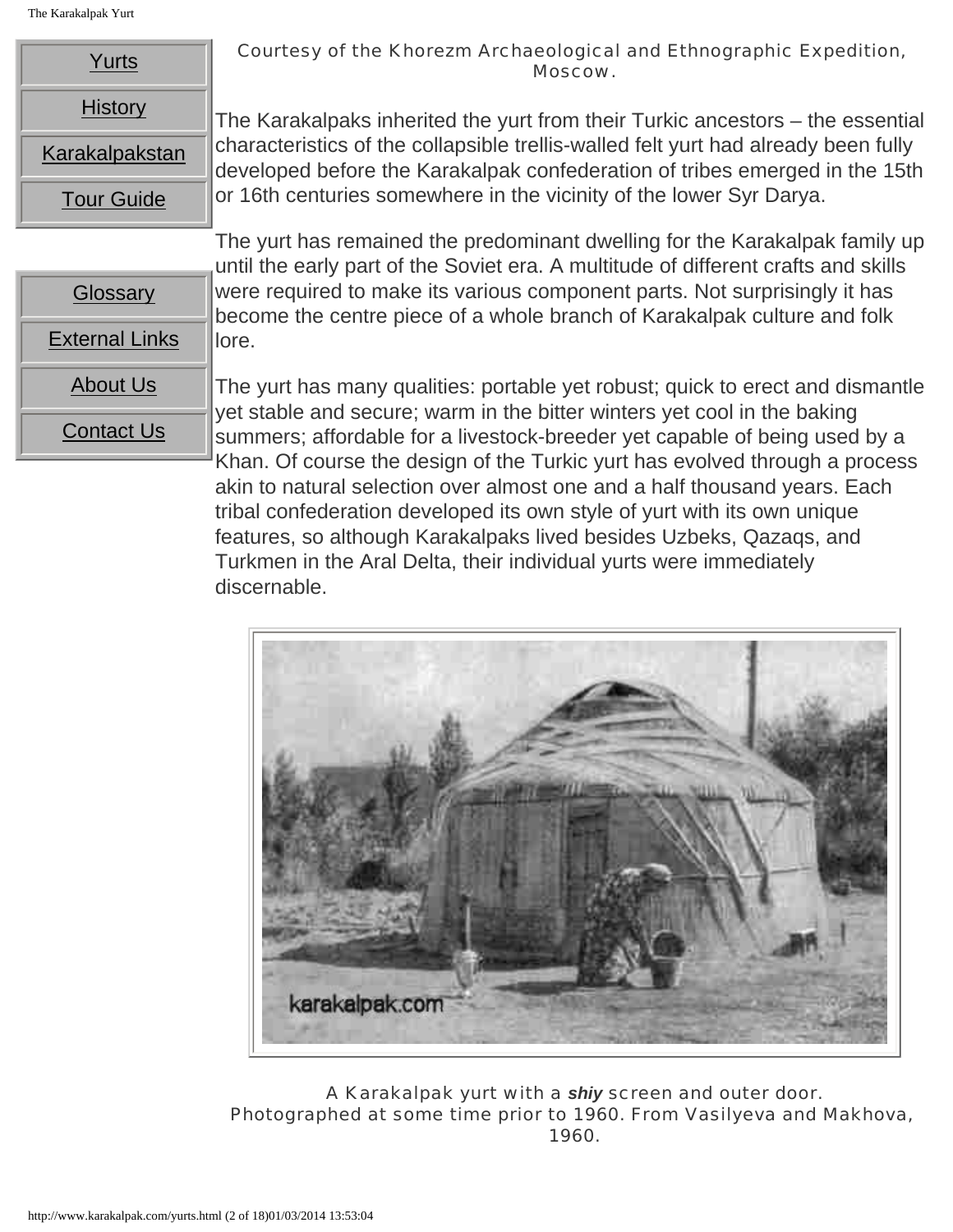Yurts are normally associated with nomadic pastoral societies, so it is important that we remember that the Karakalpaks were not nomads. They were traditionally "semi-settled", meaning that each clan would have a wintering ground, *q•slaw*, and a summering ground, *jazlaw*, the two usually not too far apart from each other.

In the winter the yurts would be erected inside a windbreak fence for protection, and another fenced enclosure or *qora* would be built for the cattle. In the spring they would move their yurts to the summering ground, close to the cultivated areas, allowing their herds to graze on the surrounding pastureland and marshes. Working bullocks would be used to till the land. The *aw•ls* of individual clans were often located close to a water channel to which the members of that clan had hereditary rights. In the winter they relied on their agricultural by-products for forage: hay, wheat and millet straw, *ju'weri* stems (sorghum), and cane. In the autumn the fodder would be harvested and moved to the wintering ground by bullock cart or *arba*. In the marshy areas, especially in the north of the delta, this fodder would be supplemented by harvesting the local rushes.

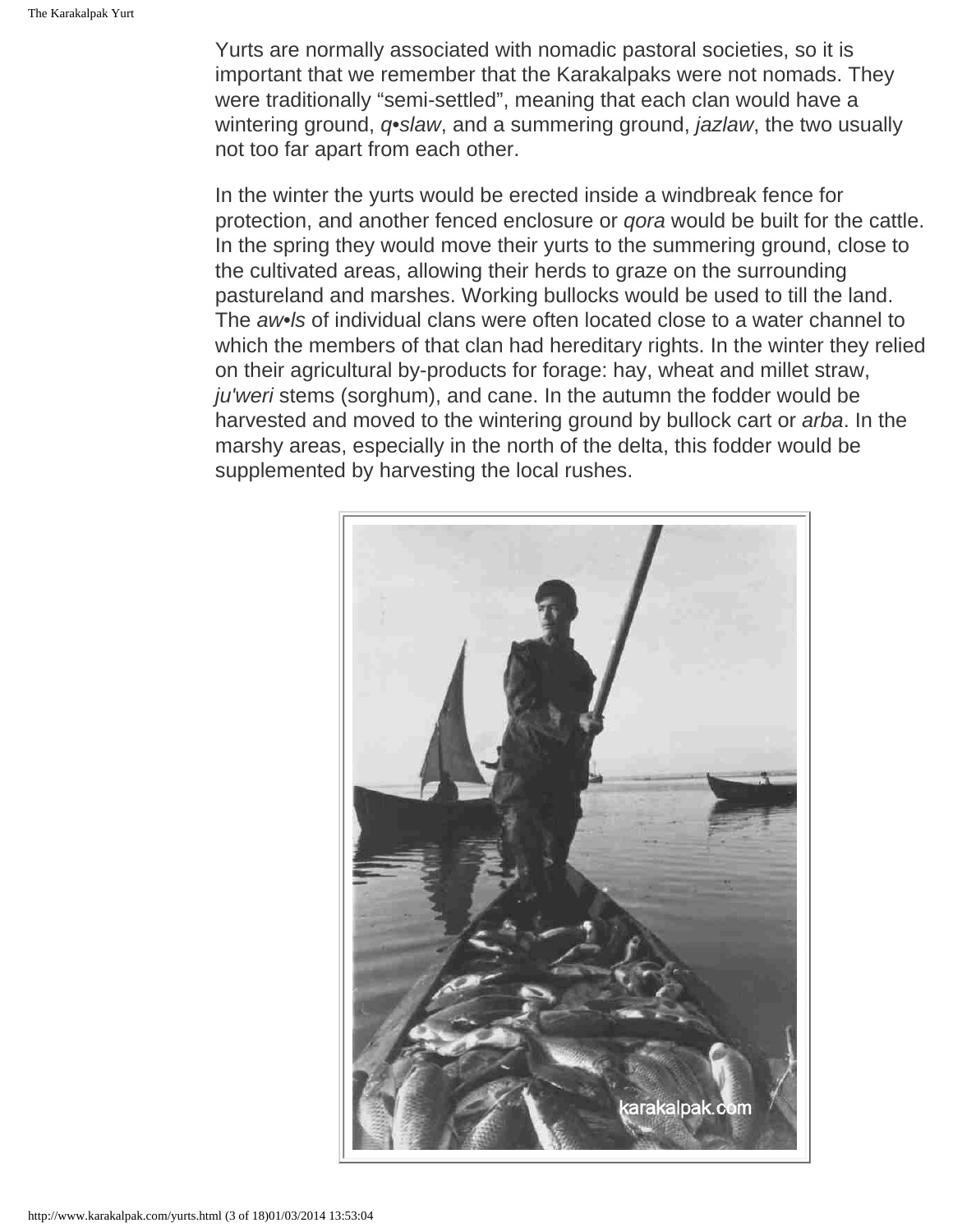#### A local fisherman with a *qay•q* full of fish.

The Karakalpak fisher-folk who lived in the northern part of the delta had a different lifestyle. Their *aw•ls* were often described as "cities of reeds" because their yurts had walls and roofs of reed, their farms had reed fences, and their cattle were kept in reed shelters. The men would depart on fishing expeditions, often making temporary camps on floating islands of vegetation while their nets were cast. In 1873 Major Herbert Wood sailed through the northern delta on the Russian gun-boat steamer "Samarkand" as a member of the Russian Imperial Geographical Society expedition to the Aral Delta. The sight of the local Karakalpak fishermen was a shock:

"Poor and ill-clothed as these people are, each little gang of fishermen has a canopy or tent of cotton cloth, within which to pass their nights; for without such shelter, sleep, and perhaps, indeed, life, would be impossible, so innumerable are the mosquitoes and so painful are the bites of these insects in this locality."

In addition to their seasonal migrations Karakalpaks often had to move because of the changes to the river systems, which frequently flooded, forcing them to seek out new dry areas of land. In the same year of 1873 A. V. Kaulbars observed that:

"Approaching the Karakalpak village, located near the small estuary, supplied with water by the Amu only at high water, we saw bustle; cries were heard from all sides; property and nomad tents were rapidly loaded onto *arbas*, and everything which was prepared was moved away somewhere in a hurry. Assuming that our unexpected appearance was the reason for this flight, we accelerated our step and sent our leaders to quiet the population. It proved to be, however, that the reason for the bustle was the rapid increase in the level of water in the adjacent estuary, and before our eyes the place occupied by the village was flooded, so that the *arbas* which had arrived late were being loaded by people already standing in water."

Although Kaulbars recorded that every Karakalpak in the delta was involved in farming to various degrees, not every clan was the same. Some engaged in simple agriculture while others relied on more sophisticated irrigational farming. Herbert Wood noted that the riverbanks were lined with dense beds of tall rushes backed by low, scrubby, thorny jungle. But beyond, on the higher ground, were wide and open pastures occupied by Karakalpak herds of cattle and occasional encampments with small agricultural plots. Closer to Qon'•rat there was more intensive irrigated agriculture, supplied with water by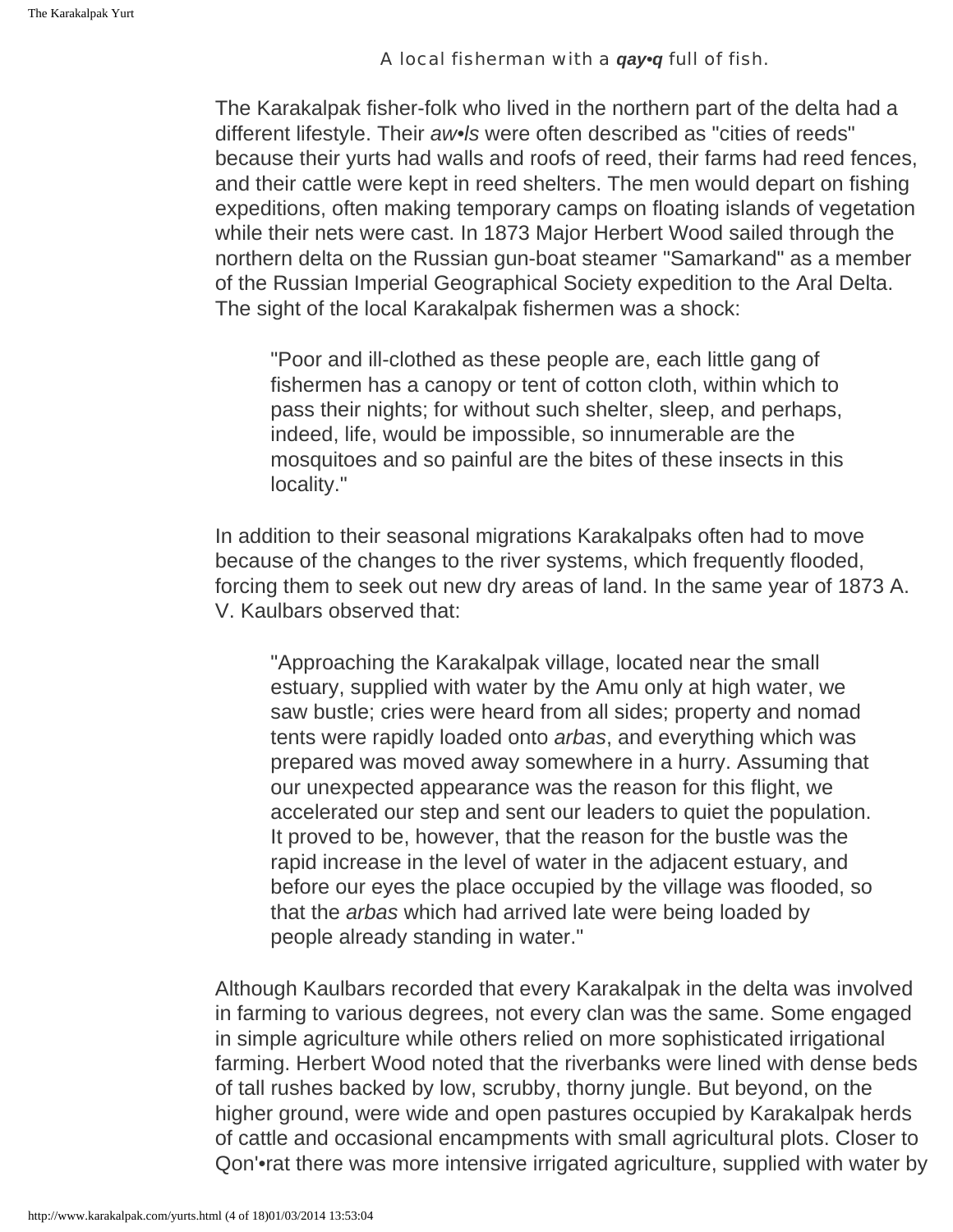wheels powered by horses. Here the Karakalpaks were growing wheat, barley, oats, and melons as well as lucerne for animal feed, and, on the wetter ground, rice.

## <span id="page-4-0"></span>Special Features of the Karakalpak Yurt

The Karakalpak yurt is similar to the Turkmen, Uzbek, Qazaq, and Kyrgyz yurt, but does have some unique features, such as a distinctive *shan'araq*, or roof wheel.

From a distance Karakalpak yurts have a characteristic cone-shaped roof, whereas the roof of the Qazaq or Turkmen yurt is traditionally dome-shaped. Having said this, modern Qazaq yurts made in Karakalpakstan are now also cone-shaped. In the 19th century some Qazaqs used animal skins rather than felts to cover their yurt roof.



Karakalpak yurts have retained their distinctive conical roof shape up to the present day.

However the yurts of the Khorezmian Uzbeks and the southern Kyrgyz also had a conical roof, the *uw•qs* having a single bend about 45cm from the end, just like the Karakalpak. Of course Kyrgyz yurts were never seen in the Aral Delta, but Uzbek yurts were quite common in the 19th century, especially on the left bank of the Amu Darya.

The main difference between the Karakalpak and the Uzbek yurt lies in the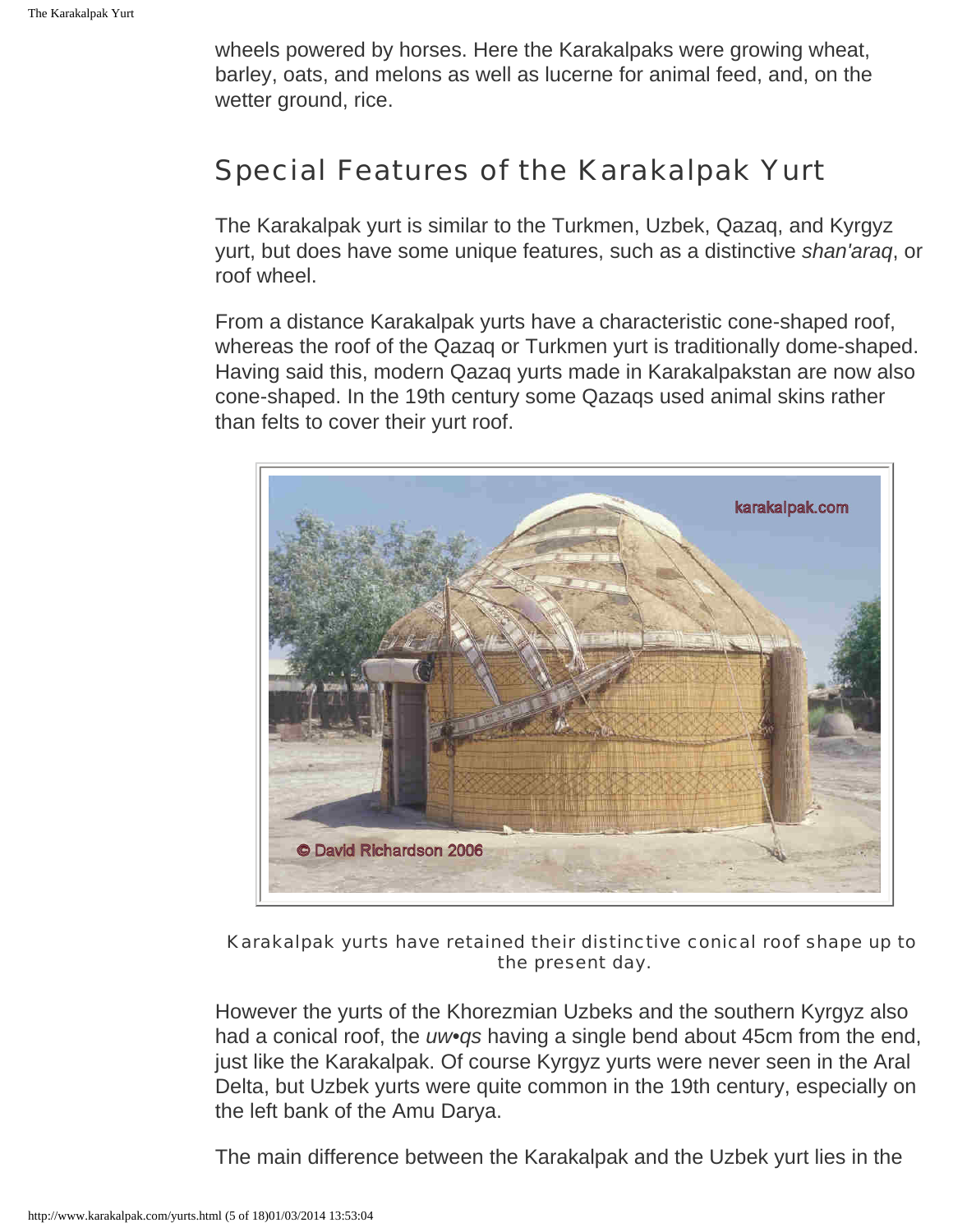*kerege* trellis wall: Uzbek *qanats* were made from thicker and rounder poles and had much smaller lattice openings (*ko'z*). Zadykhina reported that an Uzbek yurt could weigh three times as much as a Karakalpak or Qazaq yurt, the reason being that the Uzbeks were settled so their yurts were never moved. In the winter, even though the felts and *shiy* screens were removed, the frames were often left in situ. Another obvious difference between Karakalpak, Qazaq, and Uzbek yurts is that the frames of the latter were never stained red.

When properly decorated, the Karakalpak yurt can be immediately identified from the white tent bands criss-crossing the roof, the *shiy* screen walls, the jolly pink and brown *janbaw* suspended like a garland on either side of the door, and the bold ram's horn motifs on the weavings flanking each side of the door.



An Uzbek yurt from the Qon'•rat region of the Aral Delta

The one complicating feature is that within the Aral Delta some Qazaqs and Uzbeks purchased their tent bands from the Karakalpaks. Consequently some of the yurts in regions such as Qon'•rat that were owned by Aral Uzbeks still had the appearance of a Karakalpak yurt.

### <span id="page-5-0"></span>Types of Karakalpak Yurt

The normal yurt is called a *qara u'y*, meaning black home or dwelling, so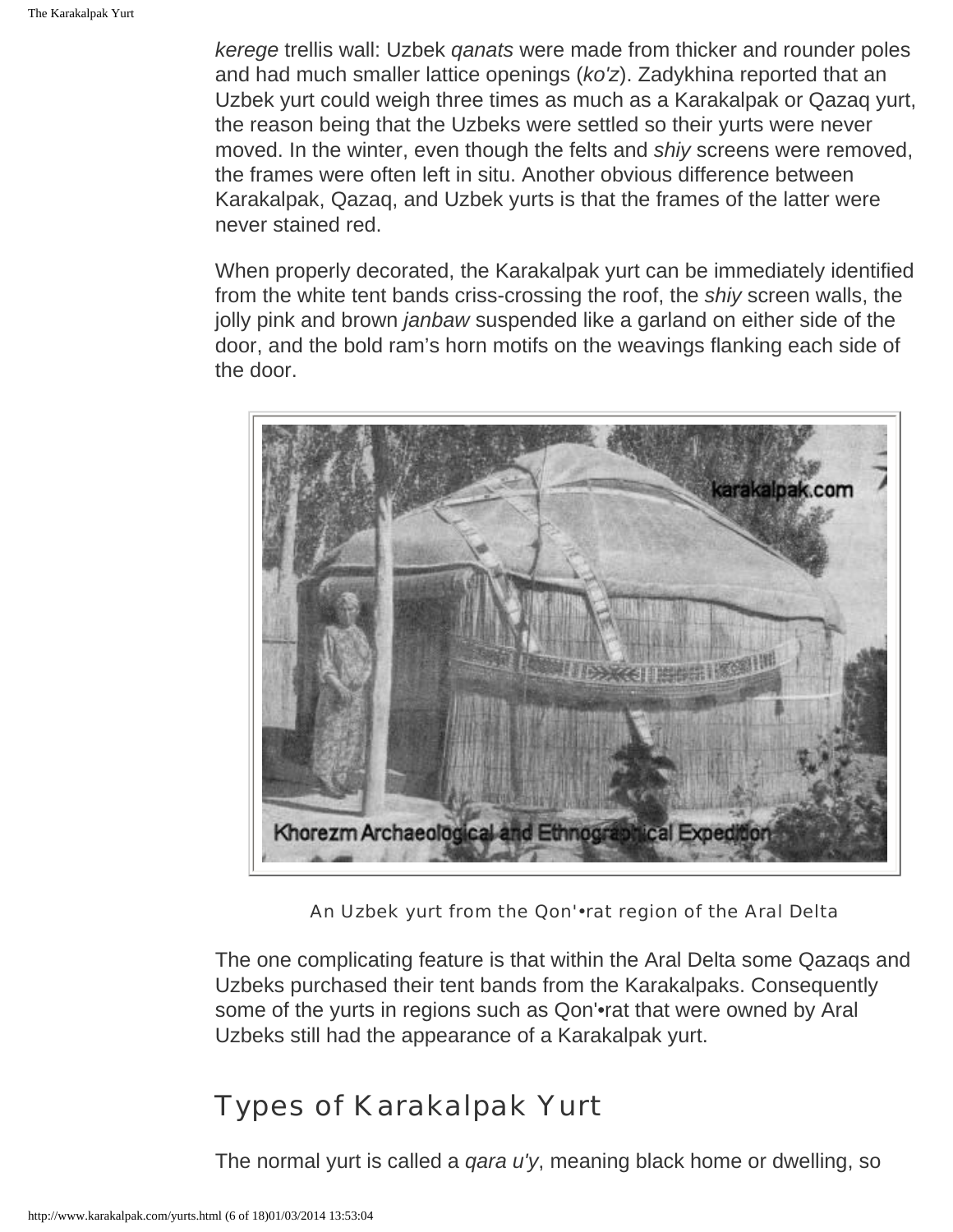called because over time the covering felts become darkened. This was especially so in the old days when every yurt had a hearth. Some well-to-do families erected two yurts: one, the *qara u'y*, was used as the living quarters for the elderly relatives and children; the other, the *otaw* (sometimes transliterated as *otau* or *otav*), was used for leisure and for receiving guests.

Wealthier families would also erect an *otaw* at the time of a wedding, so that the bride and groom could spend their first nights together in private. This would be specially decorated as part of the wedding celebrations, its furnishings being an obligatory part of the bride's dowry. However Anna Morazova noted that the distinction between a *qara u'y* and an *otaw* was a fine one, since the decoration of some *qara u'y* was just as good as that for a new *otaw*.

It is possible that the word *otaw* derives from *otüy*, the word used by the Noghay for a similar marriage tent. Andrews quotes Bonch-Osmolovskiy, who noted that some writers refer to the Qazaq white tent as an *ota-üy*. The term white tent refers, of course, to a new yurt as opposed to an old or blackened one.



As Karakalpak families built single-storey adobe houses in the early Soviet period,

#### the yurt was retained for recreational use and for sleeping in the hot delta summers.

We should note here that although the word yurt has now become completely established in the Western vocabulary as a label for a portable trellis-walled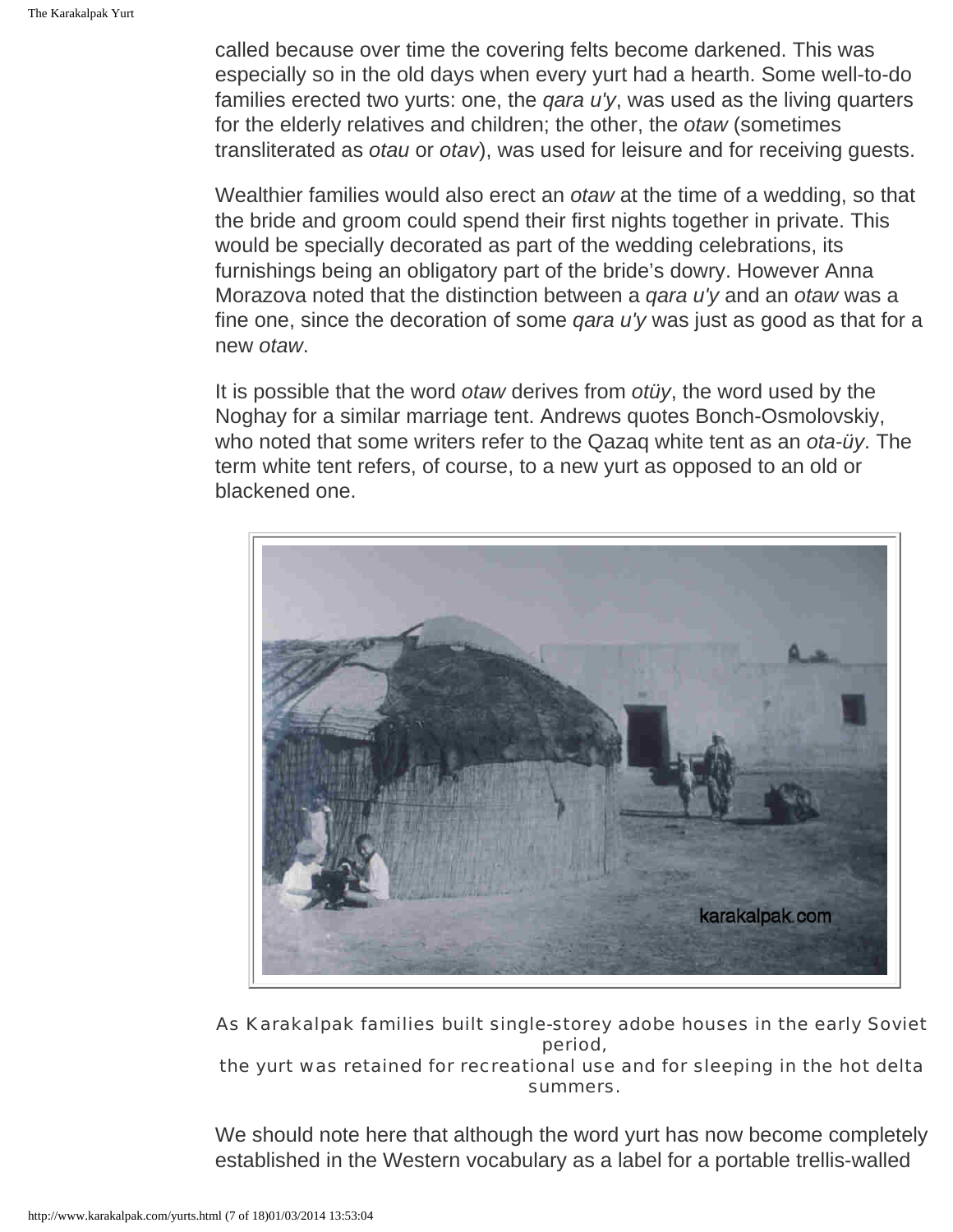dwelling, its use is not strictly correct. Today the yurt is actually the ground on which the trellis-walled dwelling (the so-called yurt) sits – the Karakalpaks call this the *jurt*. In the past the Turkic word yurt referred to a territory, such as a camp site, an expanse of steppe pasturage over which an individual, family or clan held grazing rights, or an estate from which an aristocratic tribal leader derived an income. The misattribution comes from the Russians, who described a nomadic dwelling as either a *yourta* or else a *kibitka*. The latter is also incorrect, being derived from the Turkic *kebit*, meaning booth. Most Turkic tribes use the word for dwelling to describe a yurt, such as *ev*, *öy*, or *üy*.

For simplicity we will continue to use the word yurt, which is now a wellestablished and understood term for a portable, felt-covered, trellis-walled dwelling in the West.

### <span id="page-7-0"></span>Materials Available for Yurt Construction

In the past the lower reaches of the Amu Darya and the Syr Darya supported a unique and thriving natural environment. Numerous winding channels, oxbows, and sweet-water lakes were separated by extensive marshes and swamps, many choked with dense stands of reeds and rushes, some up to 8 metres high! In some areas the perennial reeds formed floating islands of vegetation, called *kupaki* by the Karakalpaks. The surrounding banks were covered with impenetrable tangles of *tugay* forest, with shoreline communities giving way to reedbeds, then gallery forests, then fringe shrubs, sedges, and finally desert, the latter providing patches of low-quality pastureland along its fringes. Endemic varieties of poplar and willow dominated the forests, while tamarisk and *elaeagnus* filled the shrub thickets. This dense vegetative cover provided habitats for a rich spectrum of wildlife: birds, waterfowl, large and small mammals, amphibians, and, in the spring, huge quantities of mosquitoes.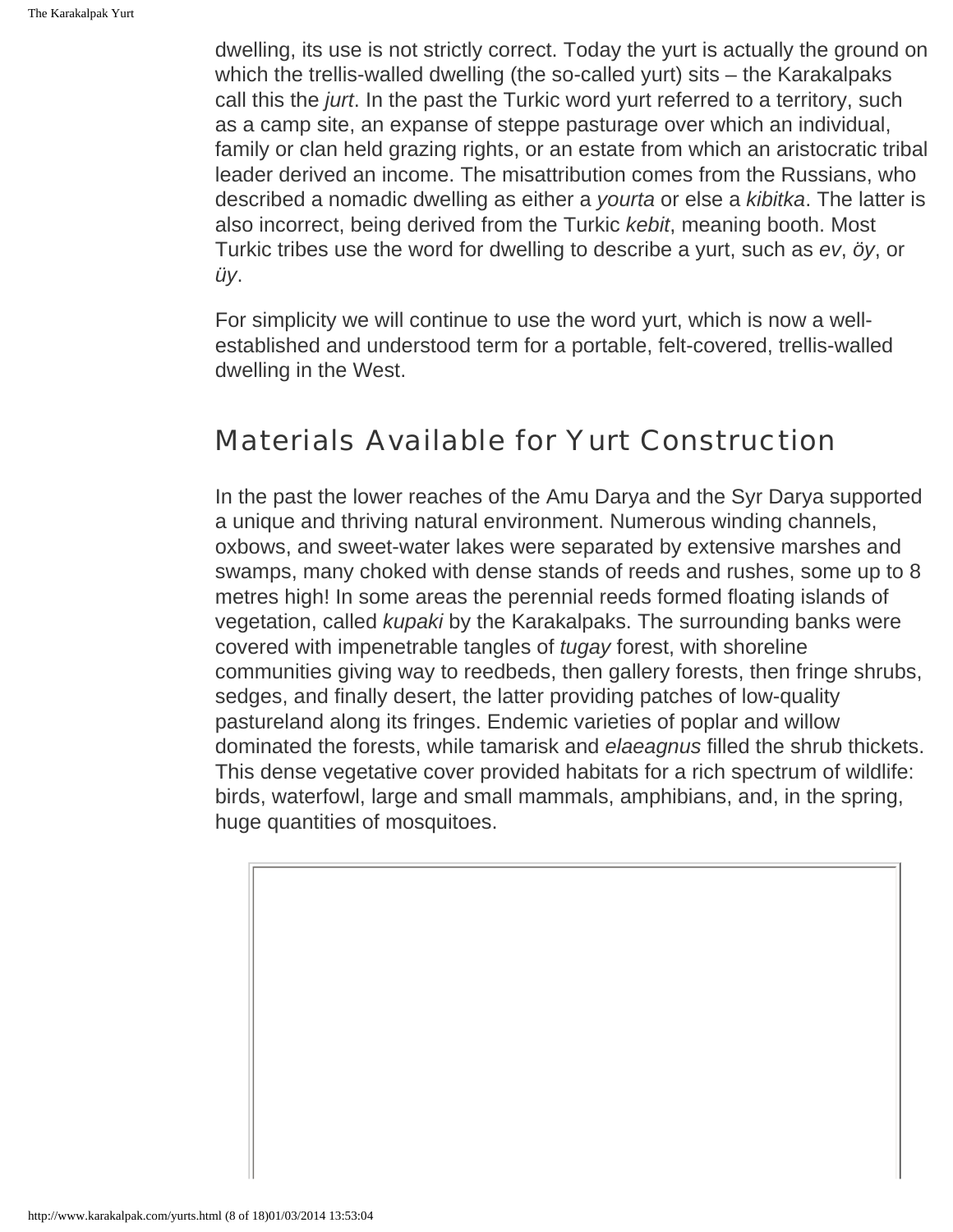

As the Aral Delta progressively dries out, the areas of marshland become smaller and smaller.

People have lived in this region since antiquity, generally following a similar lifestyle centred on cattle-breeding and fishing. This has led some to assume that there must have been a continuum of occupation within the deltas, the Karakalpaks being descendants of the original Apasiak marsh dwellers who entered the region over two and a half millennia ago.

The heterogenic nature of the Karakalpaks and their genetic similarity to the Khorezmian Uzbeks proves that this cannot be so. The explanation for this similarity in lifestyle is quite different – the special features of the delta environment determine the domestic economy of the peoples who successfully inhabit it. For example the Kelteminar people, who arrived in the region in the 4th millennium BC, built communal shelters made of poplar which they roofed with reeds. They were hunter-gatherers who lived primarily by fishing and hunting game. Later pastoral inhabitants, such as the Tazabagyab, the Apasiaks, the Jety Asar, the Pechenegs, and the Kerder were all cattle-breeders, who supplemented their diet through fishing, hunting, and simple farming.

In the 19th century the Karakalpak Qon'•rat, who lived in the northern part of the delta, were mainly cattle-breeders and fishermen, while the lives of the more southern dwelling On To'rt Ur•w principally revolved around irrigated agriculture. Some cattle were raised in stalls using both agriculturally grown and natural fodders, while some were driven to summer pasturelands and were only corralled in the winter.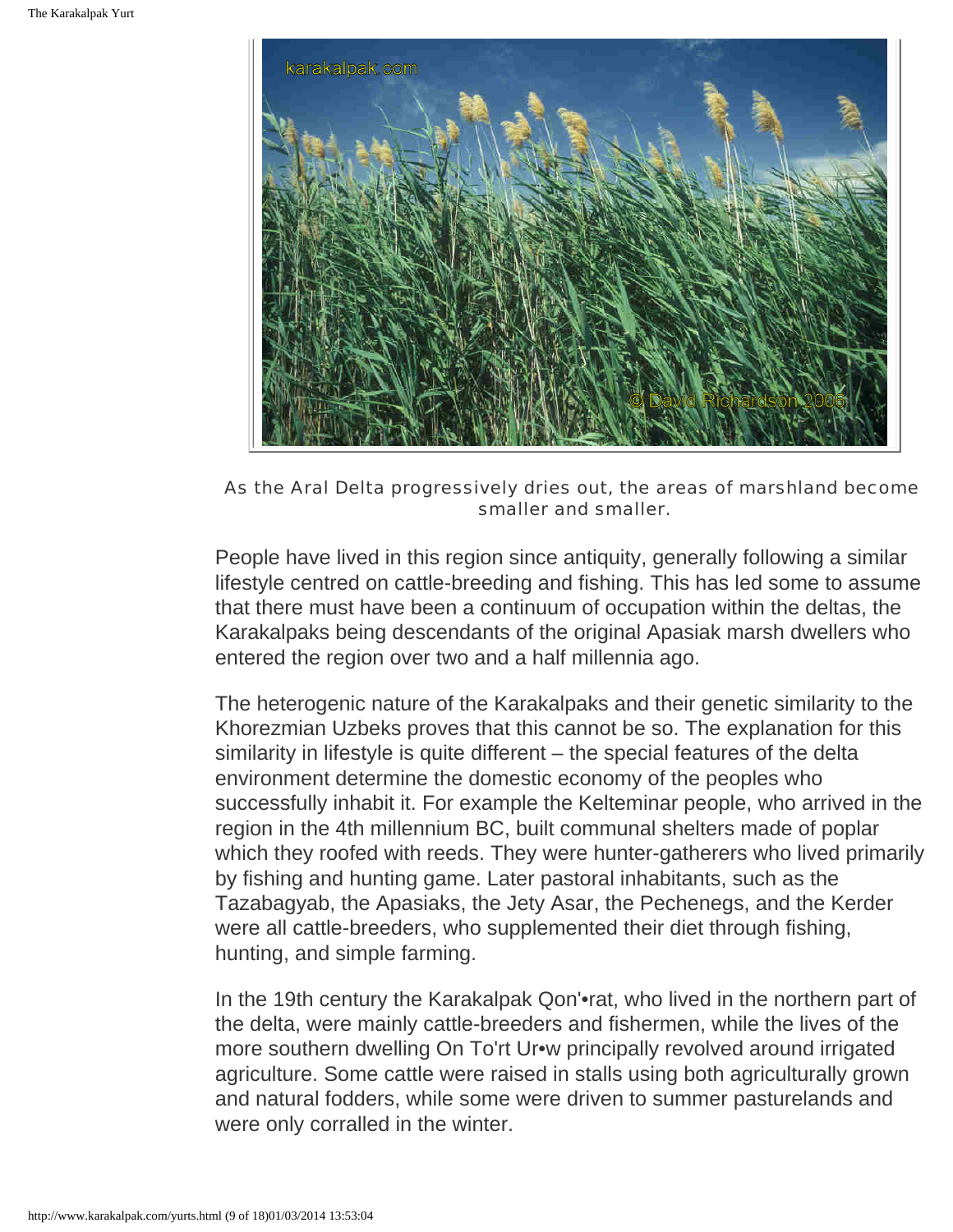

#### A young Karakalpak boy with cow and calf at the Sunday *mal* or large livestock bazaar.

Unlike the nomadic Turkmen and Qazaqs, the semi-settled Karakalpaks did not specialize in raising sheep until well into the 20th century. Even then there were only two specialist sheep-raising *kolxoz*, both utilizing land on the fringes of the delta. By contrast, the Turkmen long ago developed sheep farming into a refined art, breeding varieties specifically for the quality of their wool.

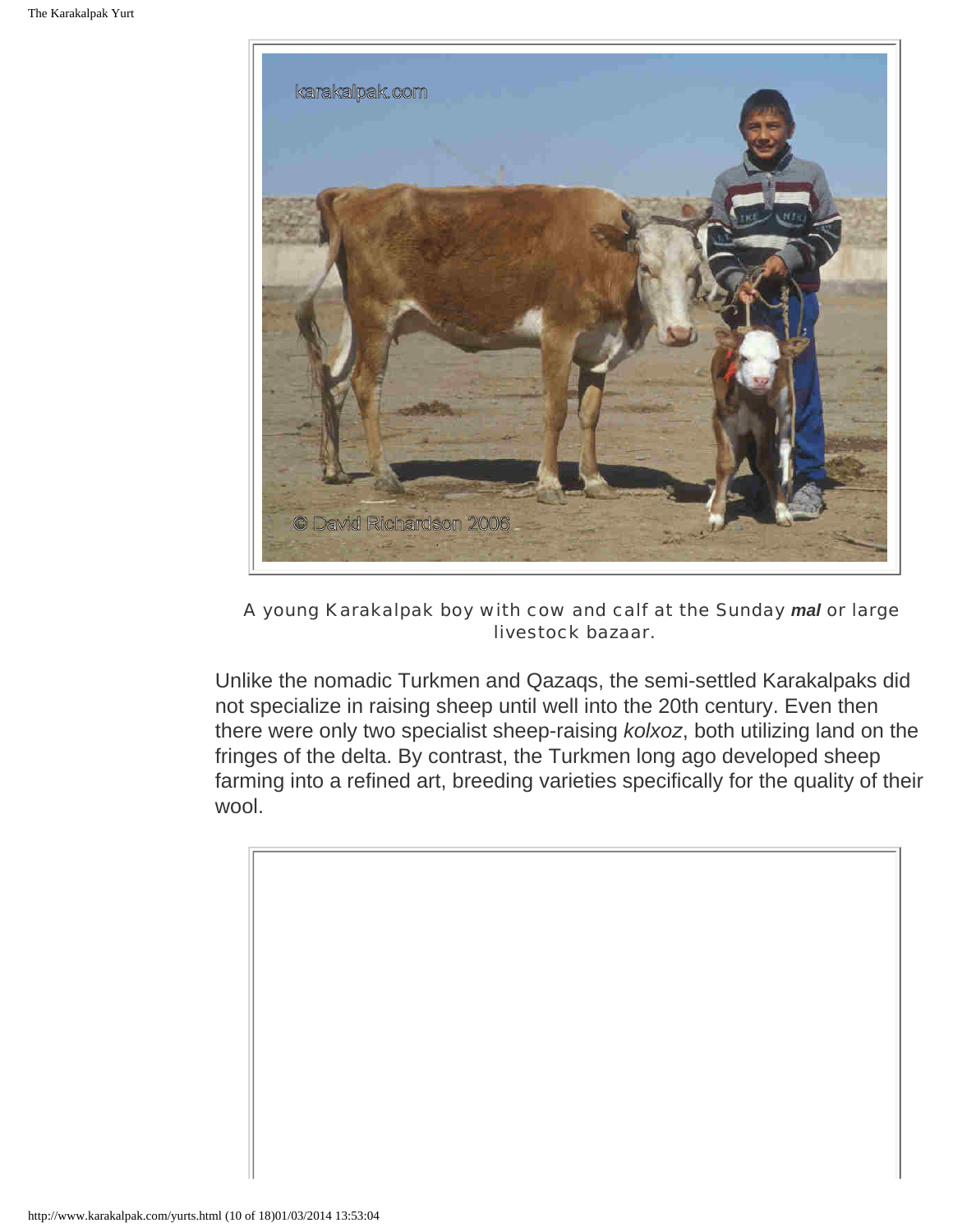

A mixed herd of cattle and goats in the central Aral Delta.

Sheep and camels were not suited to the marshy, frequently flooded lands of the delta, while cattle and goats thrived, feeding on the extensive reedbeds and *tugay* forest scrub. Of course sheep were bred in limited numbers in certain Karakalpak *aw•ls* – in 1873 the Russian writer A. V. Kaulbars observed Karakalpaks keeping young lambs and kids inside the yurt for protection and observed them seasonally migrating with "fine bulls, cows, calves, goats and sheep...". Herbert Wood saw Karakalpaks moving both cattle and sheep by boat later the same year.

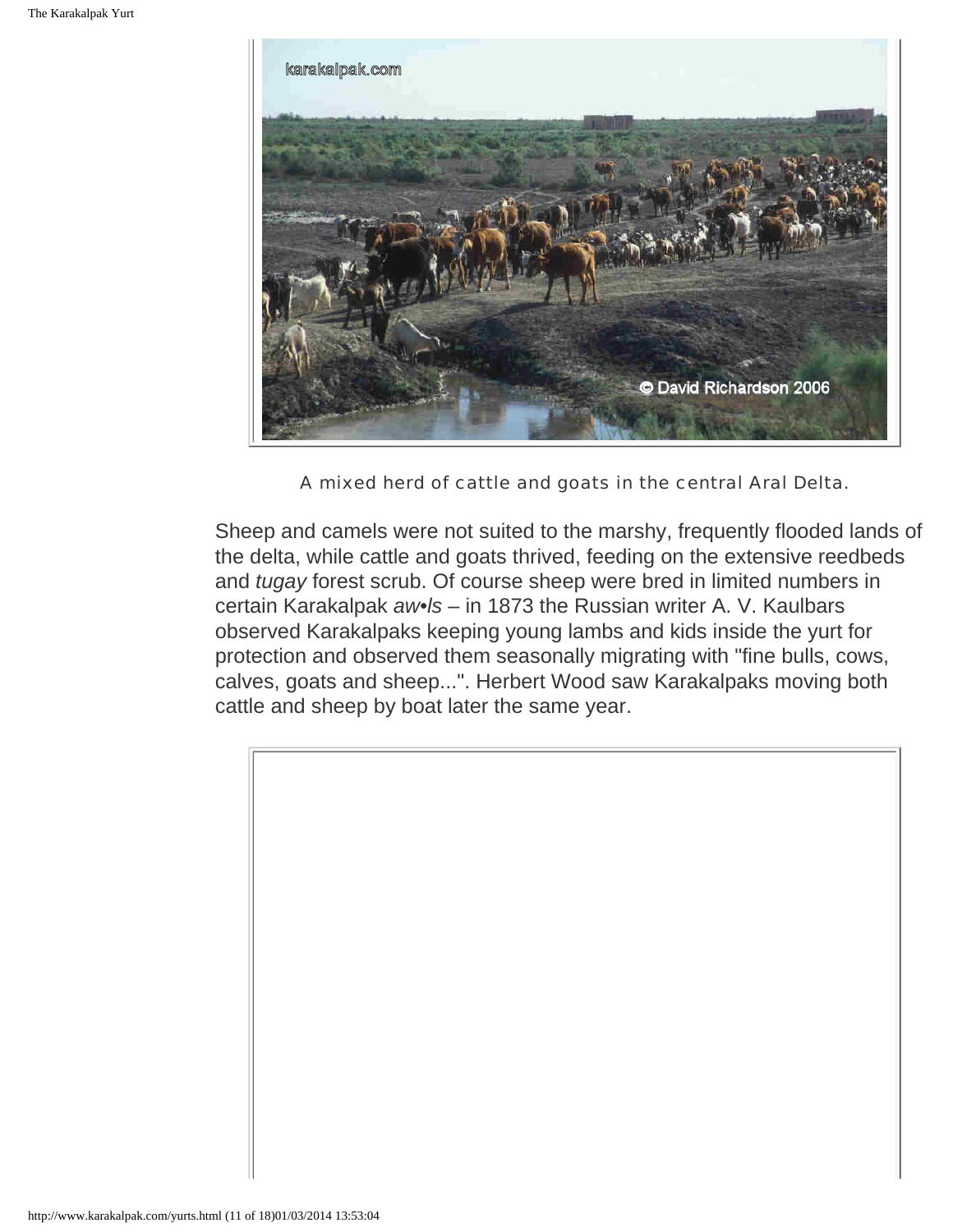

A Karakalpak goat herder north of Kegeyli in 2005.

However the overwhelming majority of sheep (and camels) were raised by the neighbouring Qazaqs and Turkmen on the drier low-quality pastureland surrounding the delta. This was to be found on the fringes and in the hearts of the Qizil Qum, Qara Qum, and Ustyurt deserts.

Camels too were not common among the ordinary Karakalpaks but were kept by the more wealthy *bays*, who of course were the most likely to have the best quality weavings.

Wool was available to Karakalpaks, therefore, but not as a major commodity unless, of course, it was purchased from the neighbouring nomads.

The main materials available for the construction of dwellings, the weaving of tent bands and the production of containers were as follows:

- *qam•s*, or reeds, which grew in abundance close to the river channels and canals,

- *jeken*, or bulrush, used for making rope, aprons, and sh•pta mats,
- *shiy*, a tall and thin but inflexible rush-like grass that once grew prolifically in the delta but has now died out as a result of soil salinization,
- *kend•r* or wild hemp,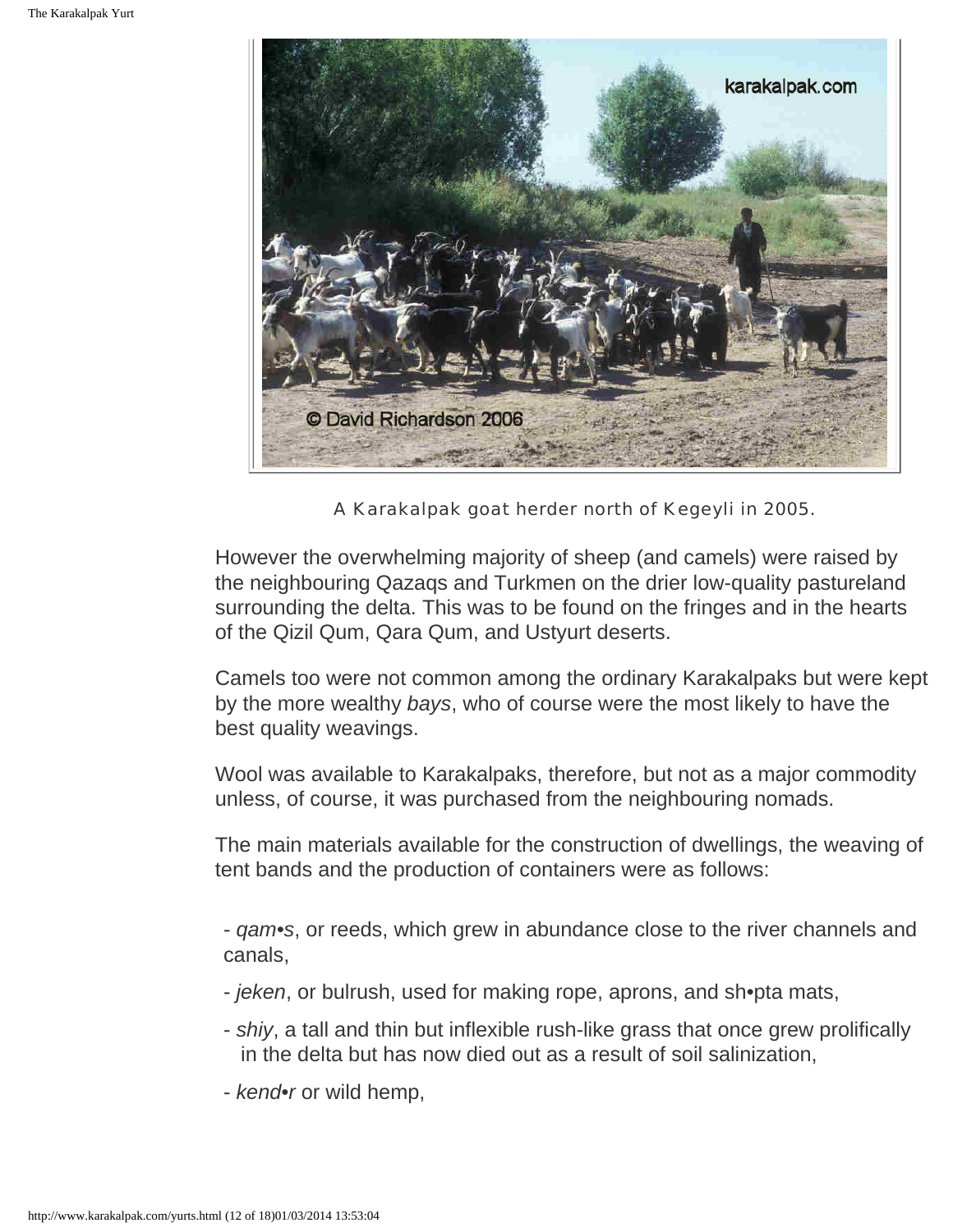- *aq tal* (*Salix oxica*) and *qara tal* (*Salix australior*), both introduced species of willow, and *aq terek* (*Populus alba pyramidalis*), white poplar,
- *qazan* or goat hair, which had longer fibres than sheep or camel wool that were more
	- resistant to sunlight degradation,
- *paxta* or cotton, which had been grown domestically in Khorezm long before the
	- introduction of Soviet monoculture,
- leather, animal skins, and fur pelts,
- horn and bone from goats and cattle,
- *qabaq*, or dried pumpkins and gourds,

Many of the endemic species no longer grow in the delta today and some have been replaced by introduced species which are more tolerant to salty soils.



Sacks of goat hair for sale at Shomanay bazaar.

The Karakalpak yurt and its contents were all constructed from these local materials. The components of the yurt frame and the doors were made from local willow and poplar woods, tent bands were woven from either goat hair or cotton, felts were purchased from local Qazaq nomads, and screens and outer doors were made from goat hair and *shiy*, more latterly, *qam•s*. Inside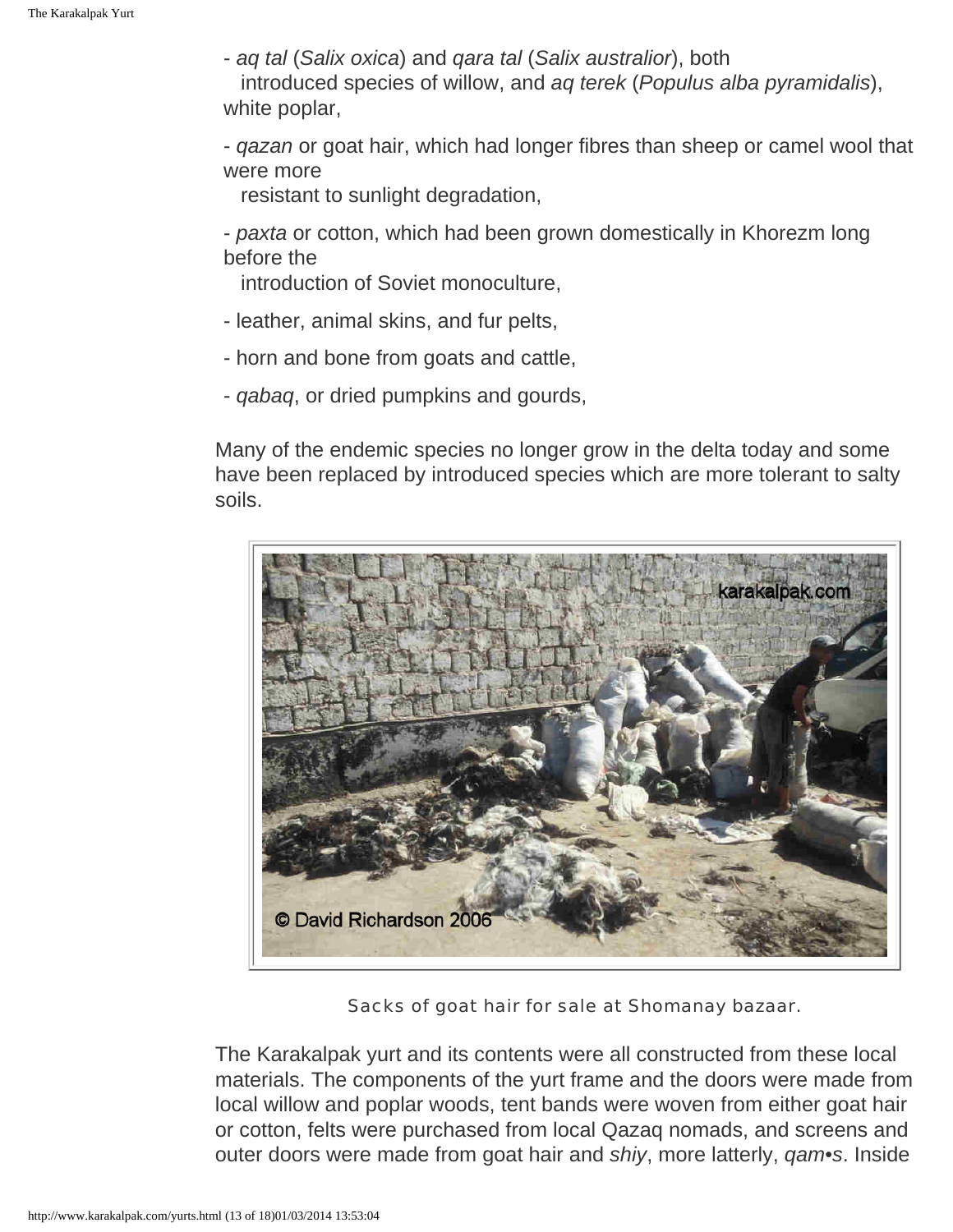the yurt, mats of reed or rushes were spread on the floor and were covered with simple felt mats and quilted cotton *ko'rpe*. An *alasha gilem* woven from goat hair or sheep's wool might hang on the *kerege* to decorate the *to'r* and goat hair tassels might hang from the roof. Grain might be stored in a hemp sack, while other provisions would be kept in leather, skin, or cotton storage bags, or perhaps hollow gourds, all hung from the *keregebas*.



An itinerant merchant selling dried gourds for water containers in the Aral Delta.

A wooden *sand•q* would hold the family valuables with a rectangular *qarsh•n* bag, made from goat's hair with a woollen pile front, for storing clothing on its top . Plates and cutlery were stored in a simple or perhaps a decorated cotton *kergi* storage bag. If the family was well-to-do, a small rectangular woollen-piled *esikqas* would decorate the space above the door. The husband's leather saddle and riding tack was hung from the *kerege* in the male side of the yurt.

# <span id="page-13-0"></span>Yurtmaking Crafts

Various crafts were employed to fashion these raw materials into the yurt and its associated artefacts. The manufacture of yurt frames required the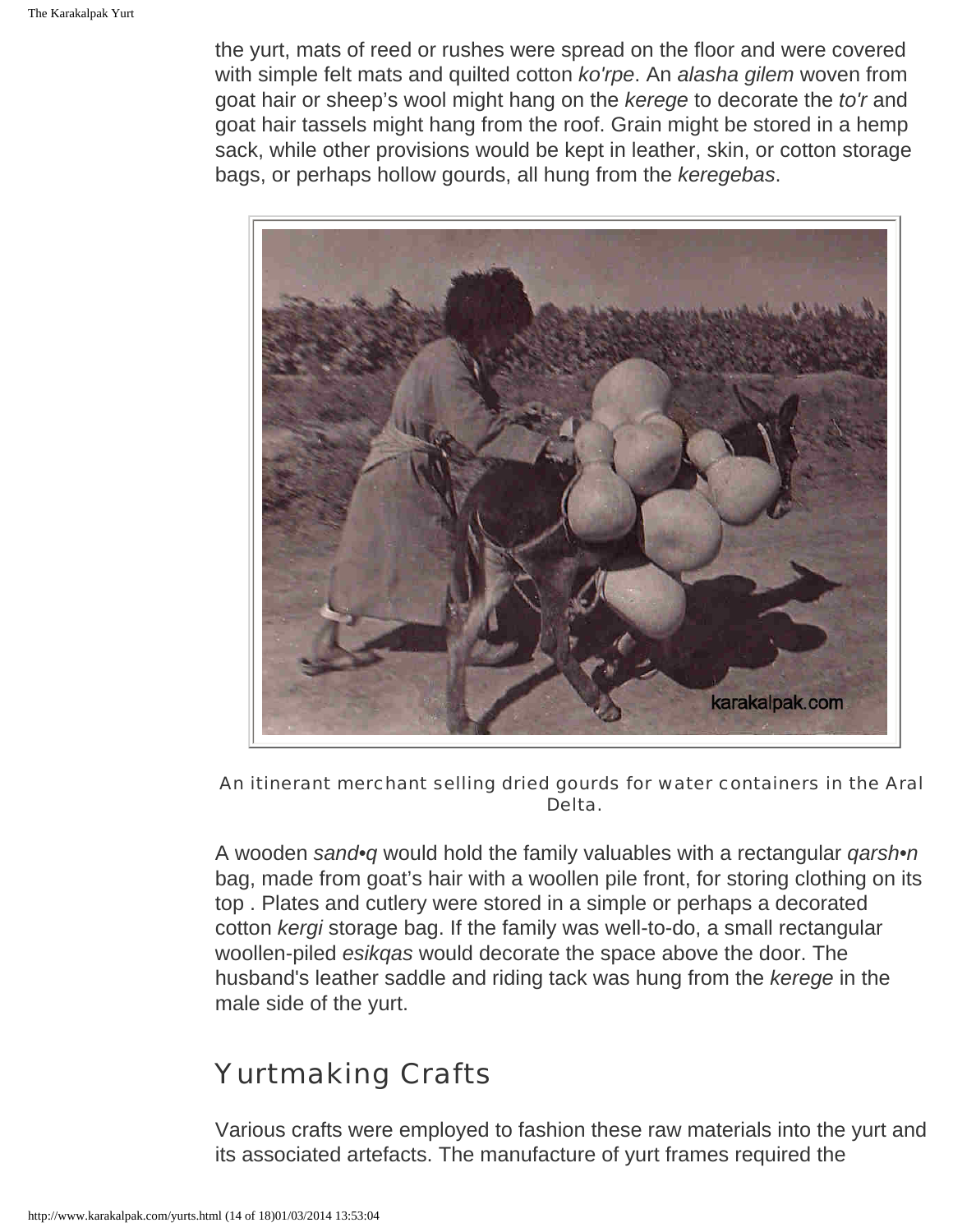specialist skills of workshops with yards to store the seasoning timber, and ovens to heat-treat the wooden laths. The construction of door frames, *sand•qs*, and *sabayaqs* required carpentry and carving skills. Both were the preserve of male craftsmen.

However the textile components of the yurt, including *shiy screens*, were all made by women in the home. Until the 1920s it was the responsibility of every young girl to make her own dowry or *baw shuw* in time for her future wedding. This process could begin when she was still a child and she would receive help from her mother and any elder sisters or female relatives. In addition to costumes for herself and her mother-in-law, the dowry included a full set of tent bands and decorations for the matrimonial yurt, including an *aq basqur*, an *esikqas*, internal and external *janbaws*, a *qarsh•n*, and possibly a *kergi* tent bag.

In the case of wealthy families the parents of the fiancé would provide the frame of a new yurt, or *otaw*, for the young married couple, which would be assembled and decorated with the bride's tent bands at the time of the marriage ceremony. Less wealthy parents might be forced to accept a yurt from the bride's parents. In the case of a poor family's wedding, the married couple might have had to live with the groom's parents for many years before they could afford a yurt of their own.

Whatever the circumstances, the responsibility for producing the woven yurt components fell on the young future bride. Weaving was an essential female skill and a good weaver was assured of a good husband. Fortunately all of the items required – even the all-pile weavings - could be woven on the same crude and simple loom, the *o'rmek*, which is found throughout Central Asia and as far as Iran and Afghanistan. It has a single heddle suspended from a tripod or four-legged trestle and the two alternating sheds are formed by raising or lowering a shed stick. The girl would begin with the simplest weavings, such as *dizbe* or *qur*, working her way up over the years to the most complex tent band of all, the *aq basqur*.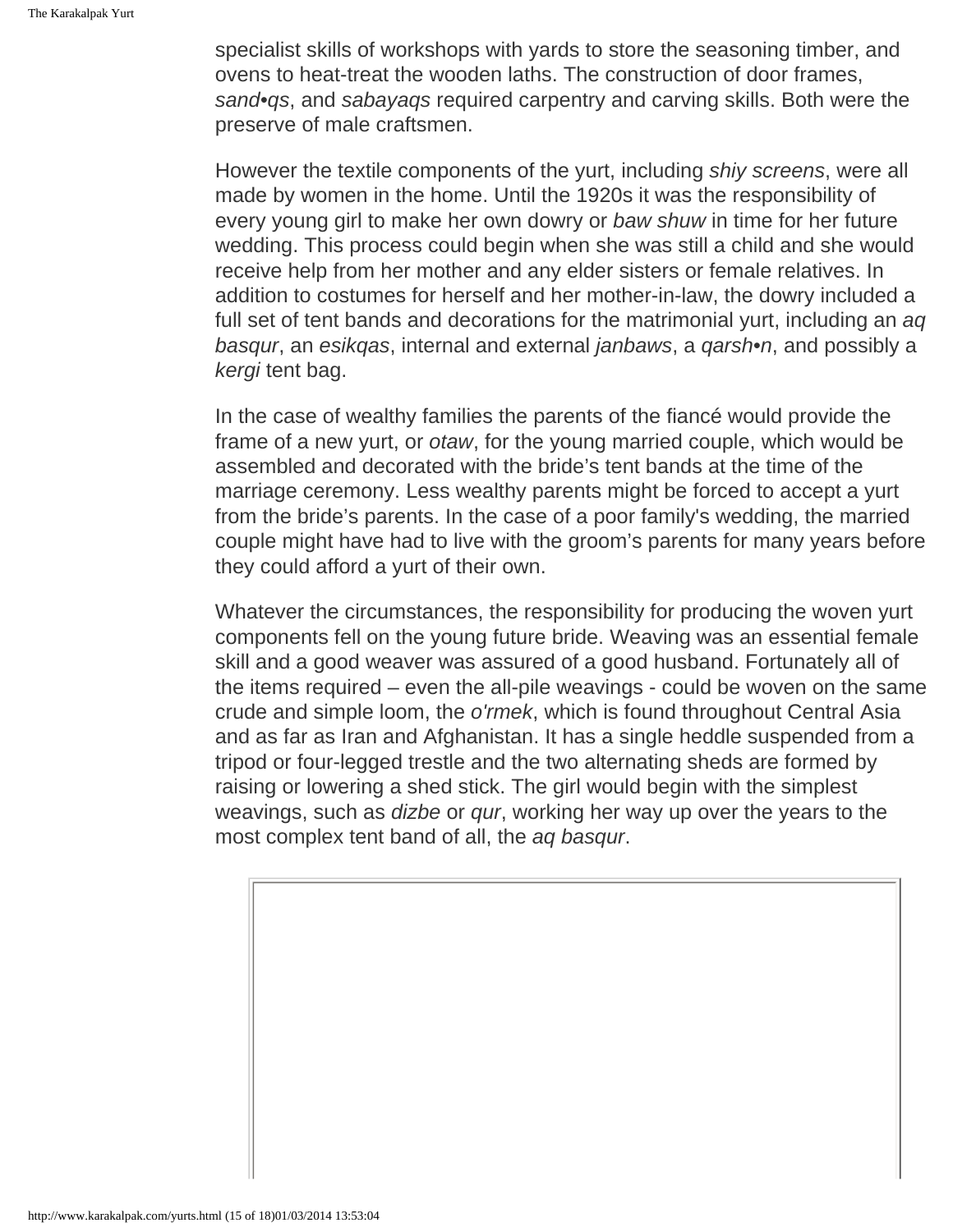

A young Qazaq weaver from Sh•mbay making a modern *beldew* on an *o'rmek* loom.

Of course talented craftswomen continued to weave after they were married, making items for their own families or for sale or barter. For example it was reported that many Qazaqs and some Uzbeks purchased their tent bands and decorations from the Karakalpaks, just as the Karakalpaks obtained the felt coverings for their yurts from the Qazaqs. There are also reports that Qazaqs purchased Karakalpak *jez shiy* screens. It was only later, during the Soviet era, when skills were being lost that some craftswomen began to specialize in the production of *shiy* screens and tent bands for sale and markets developed for the sale of second-hand items – for example, Sh•mbay Sunday bazaar became an important centre for buying and selling yurt parts and tent bands.

# <span id="page-15-0"></span>Pronunciation of Karakalpak Terms

To listen to a Karakalpak pronounce any of the following words just click on the one you wish to hear. Please note that the dotless letter 'i' (•) is pronounced 'uh'.

| aq basqur |       | kerege   qara u'y | ∣sand•q   |
|-----------|-------|-------------------|-----------|
| dizbe     | kergi | $ qarsh$ •n       | shan'araq |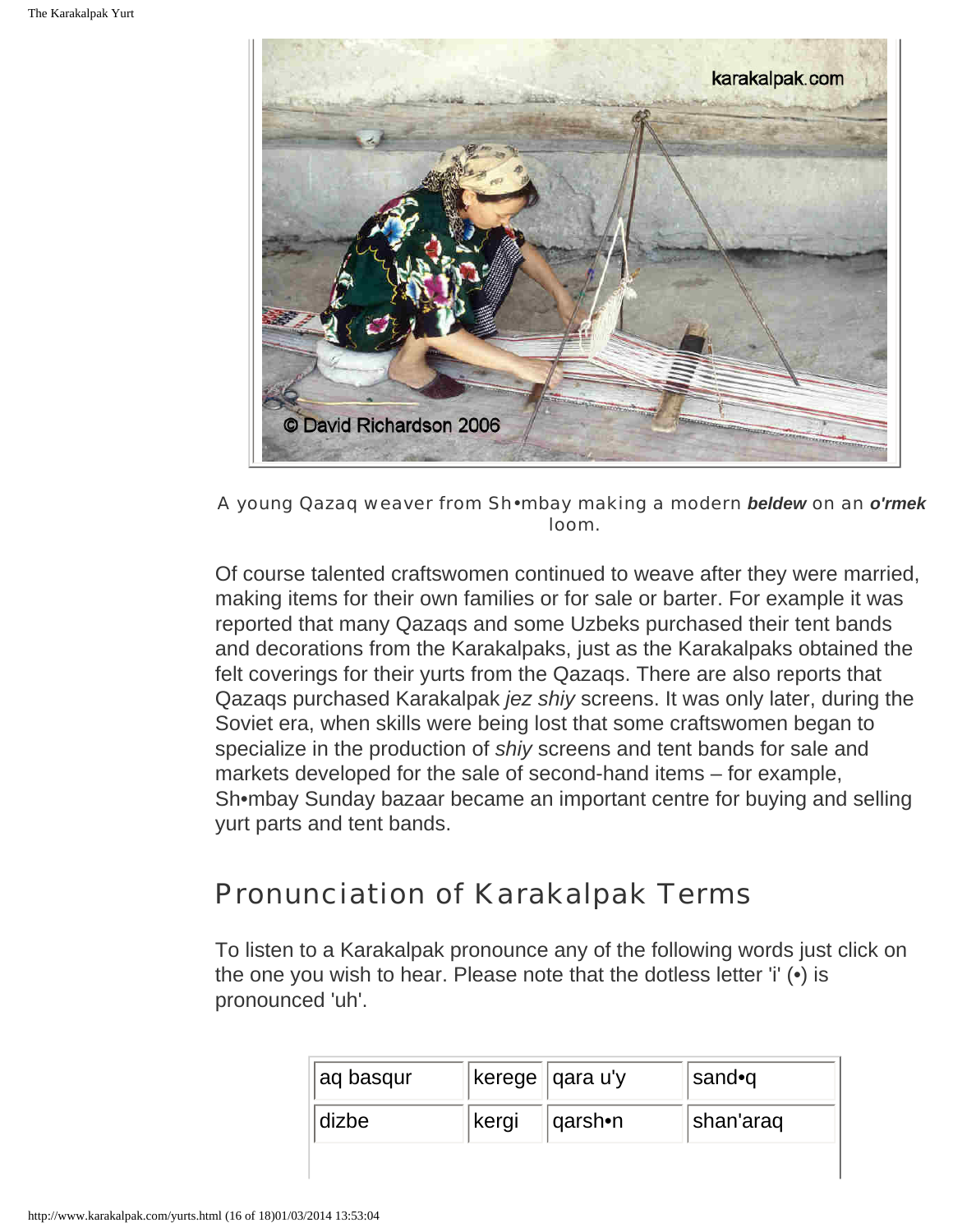| esikqas | !ko'z        | q•slaw  | shiy  |
|---------|--------------|---------|-------|
| janbaw  | o'rmek   qur |         | to'r  |
| jazlaw  | otaw         | sabayaq | ∣uw∙q |

### <span id="page-16-0"></span>References

Andrews, P. A., Nomad Tent Types in the Middle East, Dr. Ludwig Reichert, Wiesbaden, 1997.

Andrews, P. A., Felt Tents and Pavilions, Melisende, London, 1999.

Antipina, K. I., Special Material culture and applied art of the southern Kyrgyz [in Russian], Academy of Science of the Kyrgyz SSR, Frunze, 1962.

Kaulbars, A. V., Lower reaches of the Amu Darya, described from his own research in 1873 [in old Russian], Transactions of the Russian Geographical Society, Volume 9, Saint Petersburg, 1881.

Morozova, A. S., The Domestic Cultural Life of the Karakalpaks [in Russian], Doctoral Thesis, Department of History, Academy of Sciences of the Uzbek SSR, Tashkent, 1954.

Tlewbergenova, N., A propos des habitations Karakalpaks [in French], in Karakalpaks et autres gens de l'Aral, Published by Edisud, Tashkent/Aix-en-Provence, 2002.

Vasilyeva, G. P., and Makhova, E. I., Programme for the collection of material on the rural dwellings of the population of Central Asia and Kazakhstan for the Historical-Ethnographical Atlas [in Russian], pages 110 to 136, Materials on the Historical-Ethnographical Atlas of Central Asia and Kazakhstan, edited by Zhdanko, Moscow-Leningrad, 1961.

Weinstein, S. I., Problems in the Evolution of Eurasian Nomadic Dwellings, pages 42 to 62, Soviet Ethnography, Number 4, 1976.

Wood, H., The Shores of Lake Aral, Smith, Elder, & Co., London, 1876.

Esbergenov, X., Karakalpak Rites and Beliefs Related to the Yurt [in Russian], "Science", Moscow, 2000.

Zadykhina, K. L., Development of Dwellings, Uzbeks of the Amu Darya delta [in Russian], Works of the Khorezm Archaeological-Ethnographical Expedition, Volume 1, pages 319 to 426, Academy of Science of the USSR,